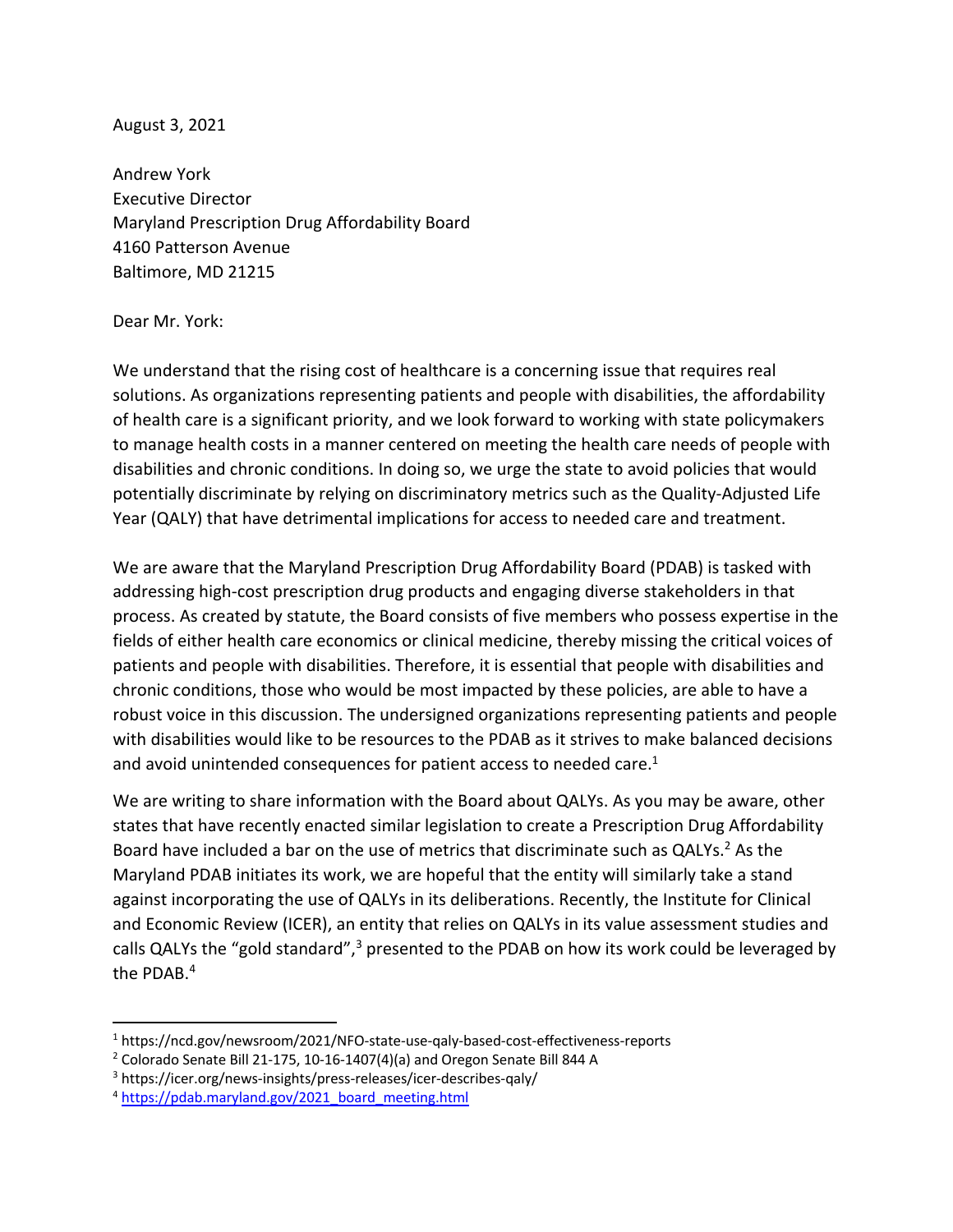As background. referencing discriminatory metrics such as QALYs can potentially violate existing civil and disability rights laws. QALY-based assessments assign a financial value to health improvements provided by a treatment that do not account for outcomes that matter to people living with the relevant health condition and that attribute a lower value to life lived with a disability. When applied to health care decision-making, the results can mean that people with disabilities and chronic illnesses, including older adults, are deemed not worth the cost to treat. We encourage you to review the report from the National Council on Disability, an independent federal agency, recommending that policymakers avoid referencing the QALY, clarifying that its use in public programs would be contrary to United States civil rights and disability policy.5 Most recently, the National Council on Disability initiated work to review "State's use of QALY-Based Cost-Effectiveness Reports to Inform Medicaid Coverage for Prescription Drugs" which is anticipated to provide information on how QALYs are being used and their implications for restricting access to care.<sup>6</sup>

The United States has a thirty-year, bipartisan track record of opposing the use of the QALY and similar discriminatory metrics and establishing appropriate legal safeguards to mitigate their use. Section 504 of the Rehabilitation Act ensures that people with disabilities will not be "excluded from participation in, be denied the benefits of, or otherwise be subjected to discrimination," under any program offered by any Executive Agency, including Medicare.<sup>7</sup> Title II of the Americans with Disabilities Act (ADA) extended this protection to programs and services offered by state and local governments.<sup>8</sup> Based on the ADA's passage in 1990, in 1992 HHS rejected a state waiver application because its reliance on QALYs and cost effectiveness standards would have violated the ADA and lead to discrimination against people with disabilities in determining the state's prioritized list of services.<sup>9</sup>

In 2010, the Affordable Care Act (ACA) stated that the Secretary of Health and Human Services (HHS) has no authority to deny coverage of items or services "solely on the basis of comparative effectiveness research" nor to use such research in a manner that would attribute a lower value to extending the lives of older adults, people with disabilities or people with a terminal illness.<sup>10</sup> Additionally, the ACA specifically prohibits QALYs and similar metrics from being used by HHS as a threshold to establish what type of health care is cost effective or recommended, as well as prohibiting their use as a threshold in Medicare to determine what is covered, reimbursed or

<sup>5</sup> National Council on Disability. (November 16, 2019). Quality-Adjusted Life Years and the Devaluation of Life with Disability. https://ncd.gov/sites/default/files/NCD\_Quality\_Adjusted\_Life\_Report\_508.pdf.

<sup>6</sup> https://ncd.gov/newsroom/2021/NFO-state-use-qaly-based-cost-effectiveness-reports

<sup>7</sup> 29 USC Sec 794, 2017. Accessed November 30, 2020.

<sup>8</sup> 42 USC Sec 12131, 2017. Accessed November 30, 2020.

<sup>&</sup>lt;sup>9</sup> Sullivan, Louis. (September 1, 1992). Oregon Health Plan is Unfair to the Disabled. The New York Times.

<sup>10</sup> 42 USC Sec 1320e, 2017. Accessed November 30, 2020.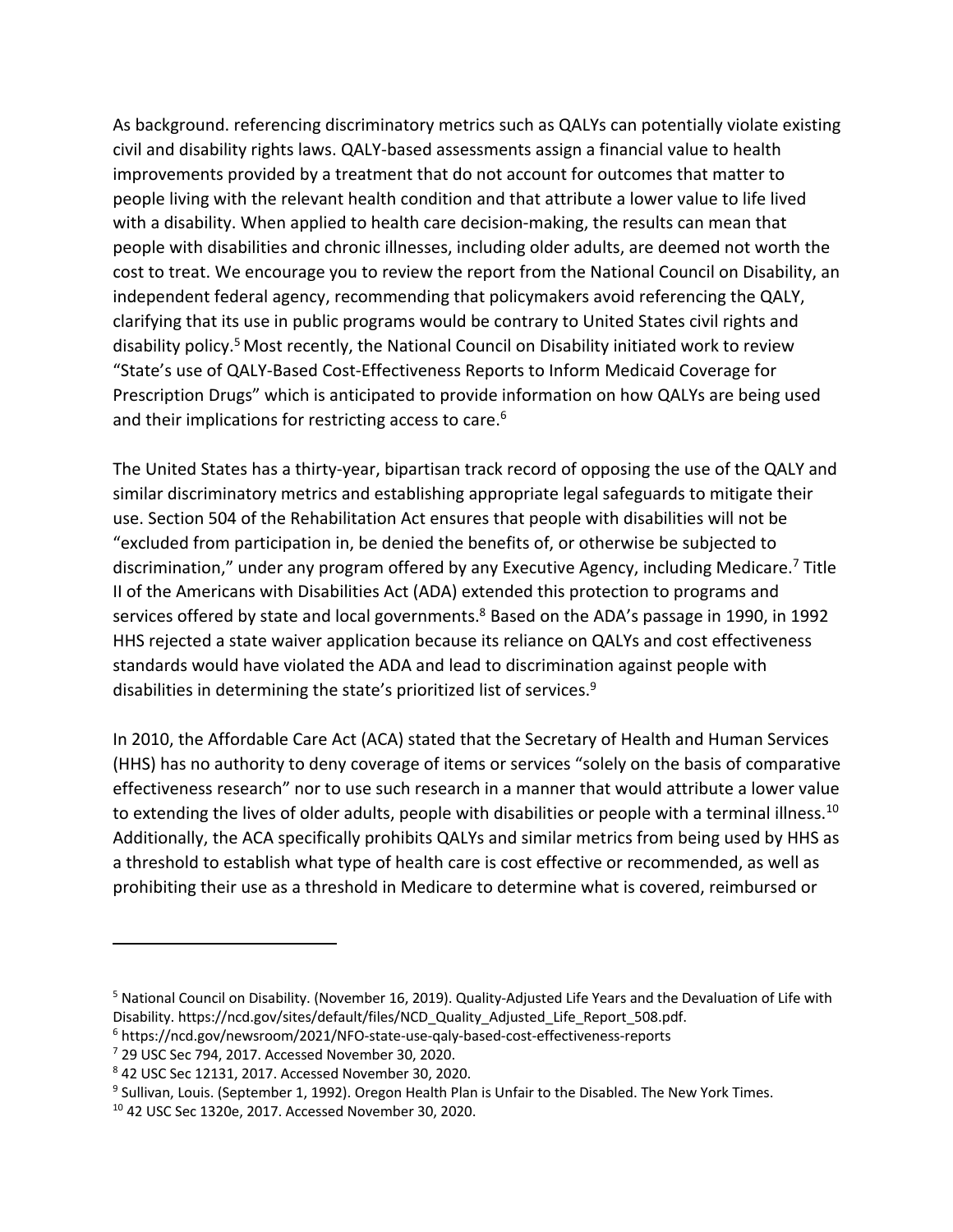incentivized.11 Most recently, HHS reiterated in a final rule that it is a violation of section 504 of the Rehabilitation Act, the ADA, the Age Discrimination Act, and section 1557 of the ACA for state Medicaid agencies to use measures that would unlawfully discriminate on the basis of disability or age when designing or participating in VBP arrangements.<sup>12</sup>

We hope that you will engage patients and people with disabilities in your current process and bear in mind these legal protections under health and civil rights laws as you work on policies to reduce the cost of care for beneficiaries. We appreciate the important work you are doing and stand ready to work with you on appropriate policies that do not discriminate or limit access to needed care and treatment. We would be happy to speak with the members of the Maryland PDAB about our concerns and the experiences of patients and people with disabilities. Please reach out to Sara van Geertruyden at sara@pipcpatients.org if you would like to discuss in more depth.

Sincerely,

Allergy & Asthma Network Alliance for Aging Research Alliance for Patient Access ALS Association American Association on Health & Disability American Autoimmune Related Diseases Association Autistic Self Advocacy Network Axis Advocacy Boomer Esiason Foundation Cancer*Care* Center for Autism and Related Disorders Color of Crohn's and Chronic Illness Cystic Fibrosis Research Institute Davis Phinney Foundation

<sup>11</sup> 42 USC Sec 1320e, 2017. Accessed November 30, 2020.

<sup>12</sup> https://www.federalregister.gov/d/2020-12970